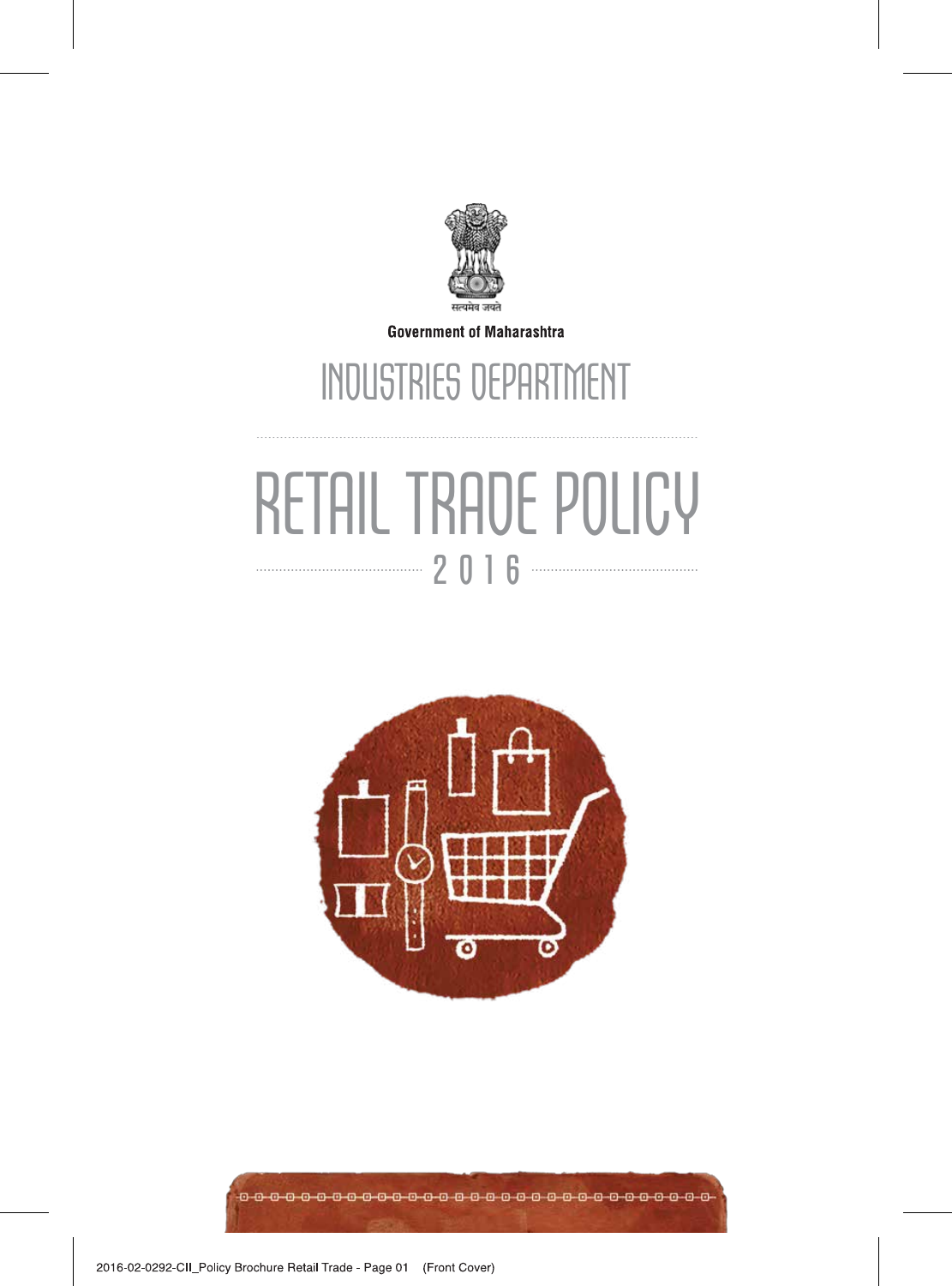#### **1. Introduction**

Retailing in India is one of the pillars of its economy and accounts for about 15 % of its GDP. The Indian retail market is estimated to be USD 500 billion and one of the top five retail markets in the world by economic value. India is one of the fastest-growing retail markets in the world, with a population of 1.2 billion and a rising middle class.

As of 2015, India's retailing industry is largely owner-manned small shops. In 2010, larger format convenience stores and supermarkets accounted for about 4% of the industry, and these were present only in large urban centers. India's retail and logistics industry employ about 40 million employees (3.3% of Indian population).

The growing middle class is an important factor contributing to the growth of retail in India. By 2030, it is estimated that 91 million households will be 'middle class', up from 21 million today. Also by 2030, 570 million people are expected to live in cities, nearly twice the population of the United States of America today.

High consumer spending over the years by the young population (more than 50% of the population is below 25 years) and a sharp rise in disposable income are driving the Indian organized retail sector's growth. Even Tier I & Tier II cities and towns are witnessing a major shift in consumer preferences and lifestyles, as a result of which, they have emerged as attractive markets for retailers to expand their presence.



The Indian retail sector is highly fragmented and the unorganized sector has around 13 million retail outlets that account for around 96 % of the total Indian retail industry. However, going forward, the organized sector's growth potential is expected to increase due to globalization, high economic growth, and improved lifestyle.

The State of Maharashtra is a leading State in Retail Business. The retail trade comprises enterprises engaged in retailing goods and services. These enterprises fall into various segments, which include food and grocery, apparel, footwear, consumer durables, home appliances and equipment, restaurants, cinema halls, multiplexes, home furnishing and furniture, jewelry, books, music, watches, pharmaceuticals, beauty and healthcare. These enterprises sell various categories of items and use multiple channels including brick and mortar, direct selling, e-commerce and other channels.

The retail distribution center provides a crucial, dynamic, and evolving link between producers and consumers across Maharashtra. At the simplest level, the retail enterprise typically makes a substantial contribution to employment - being the second largest enterprise in a national economy whilst simultaneously providing a significant contribution to both business activity and GDP shift in consumer preferences and lifestyles, as a result of which, they have emerged as attractive markets for retailers to expand their presence.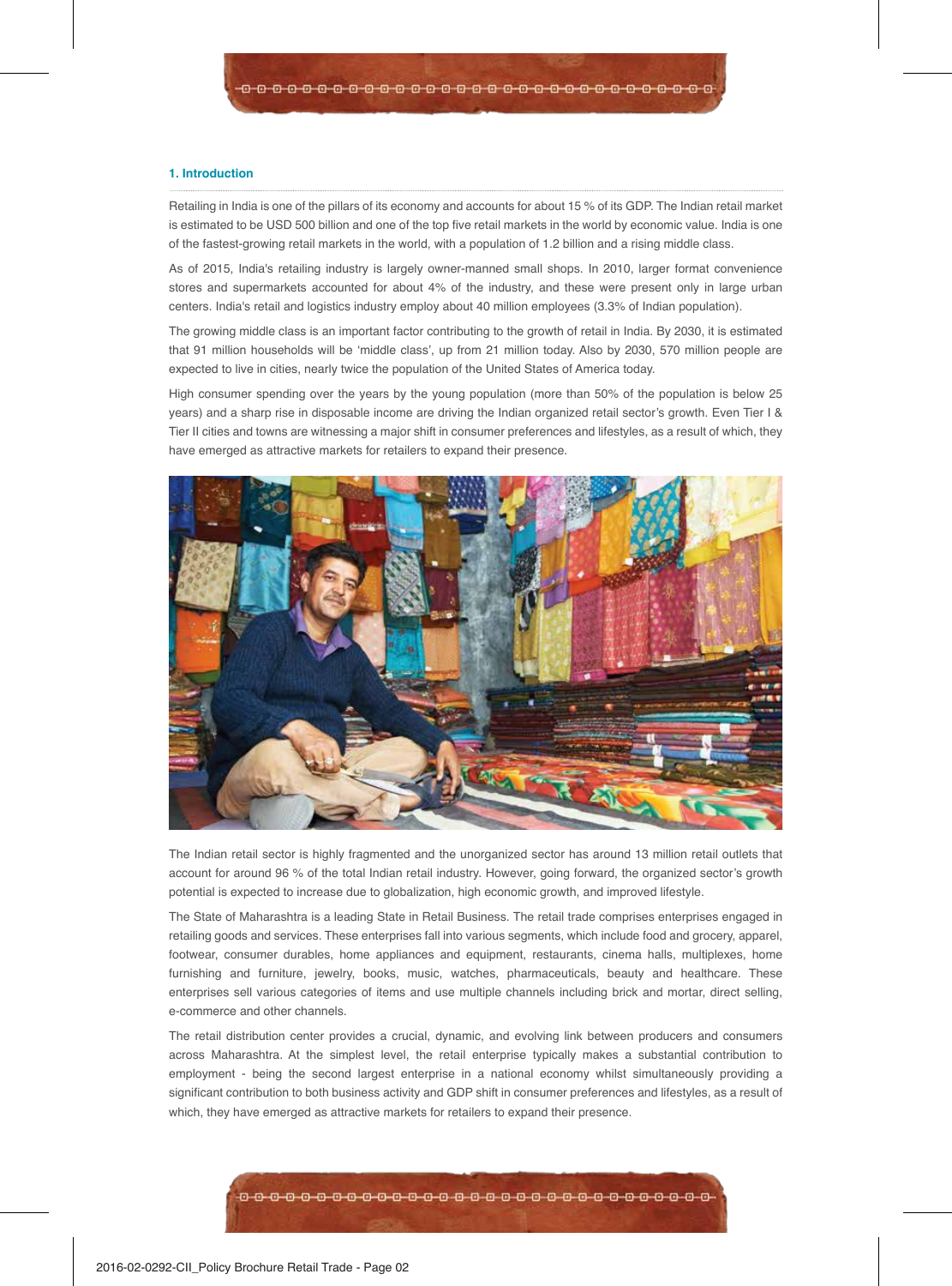#### **2. Key drivers of the Policy:**

Retail is important since it contributes directly to the growth of the economy. The key drivers of the policy include:



- **Creation of employment opportunities**
- **Promoting grass-root entrepreneurship**
- **Empowerment of women**
- **Empowerment of farmers**
- **Create demand and support industries manufacturing 'Made in India' commodities.**
- **Growth of Micro, Small and Medium Enterprises ('MSMEs') in retail trade**
- **Contribution to exchequer**
- **Enable stable prices and offer greater variety to consumers**

The gross state domestic product (GSDP) of Maharashtra state at current prices was 13,23,768 crore in 2013-14 and accounted for 14.1 per cent of India's GDP, the highest among all the states. The state's capital, Mumbai, is the commercial capital of India and has evolved into a global financial hub. Based on the phenomenal growth in the retail enterprise in Maharashtra and considering the potential it offers to boost the State's economy and the employment potential, the Retail Policy is being formulated for the first time in the State to look at the business of retail in a holistic manner.

#### **3. Definition of Retailer:**

Retailer is any entity that sells goods or provides service to the ultimate consumer. The ultimate consumer is one who buys these goods for personal use or consumption. The retailer therefore is one who deals with the end consumers, maintains data of dealing with such end consumers and is responsible for the service provided to the end consumer. The sale of such goods can happen over various channels - including brick-and-mortar, direct selling, e-commerce, television, mobile phones or tablets, and other channels. Any entity or brand that portrays itself as a store, retailer or seller to the end consumer would be termed as a retailer.

**"Multi-brand Retail" or "Supermarket" or "Hypermarket" is where many items are sold under a single roof, e.g. Big Bazaar, Central, InOrbit etc.**

**"Single Brand Retailer" is the one who sells its own branded goods across its own outlets. Single-brand retailer owns whole supply chain and is the manufacturer, packer, importer and wholesaler of all goods. For example – IKEA, Decathlon, etc.**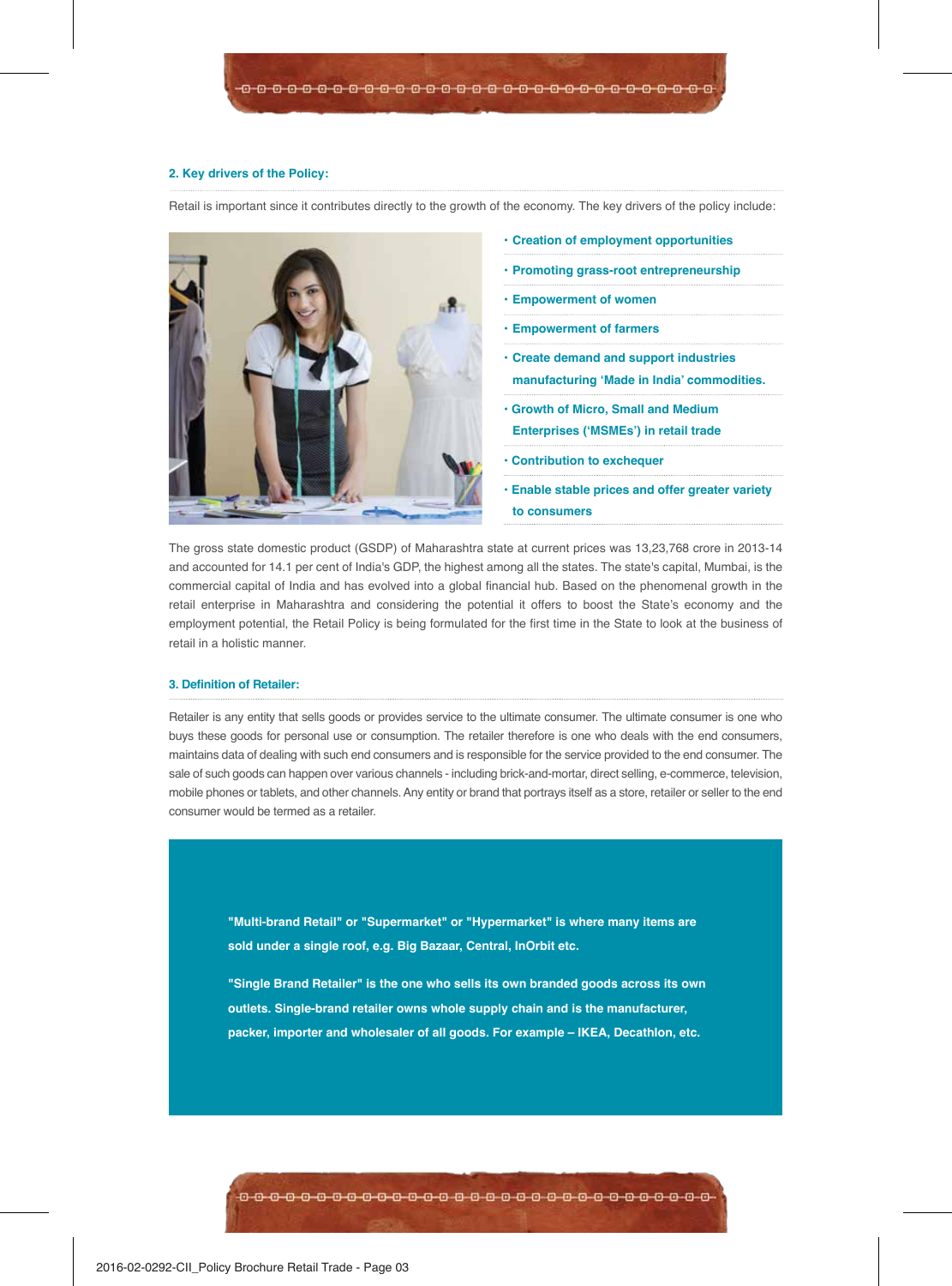#### **4. Vision, Mission and Objectives of Retail Trade Policy, 2016**

## **VISION**

To create an efficient and seamless internal trade opportunity and to boost the economic competitiveness of the State's economy by promoting and facilitating world-class logistics and warehouse chain, minimizing wastage and transaction cost within the retail enterprise, giving the best value for money to the ultimate consumer while at the same time maximizing returns to the producers, particularly farmers and SMEs.

## **MISSION**

To prepare strategies to provide a globally competitive and sustainable investment environment, thereby making Maharashtra one of the most favoured economic magnets and centers of unlimited opportunities within the country and across the globe.

The objectives of the Retail Trade Policy, 2016 are as follows:

- **To uphold Maharashtra's leadership position in the Retail Trade within the country.**
- **To further accelerate investment flow to underdeveloped regions of the state.**

#### **• To create more employment opportunities, to educate the youth of all sections of the society across the region, especially in rural areas to take part in Retail Trade.**

- **Leverage Retail Trade as a tool for socio-economic development of the State.**
- **To strengthen existing unorganized small retailers to face globalization.**

#### **5. Policy Initiatives**

Modern retail provides employment opportunities to the educated, unemployed youth as well as those who are not very literate and / or are economically backward. It also helps the growth or consumption and demand by creating a conducive environment for the consumers.

Retailing supports considerable investment by the public and private sectors in urban renewal by providing shopping facilities to the residents. Development of retail clusters also fosters cultural, civic and economic development of remote areas of the State.

This is also important in the context of tourism. These smaller towns and villages then serve to develop surrounding rural areas by providing a range of facilities and services.

The nature and scale of retailing in Maharashtra has also undergone major changes, mainly driven by economic development and also by changes within the industry itself. Specific retail planning requirements are to be met by regional authorities and planning authorities in the state of Maharashtra to carry out their regional planning and development functions respectively.

A variety of initiatives need to be introduced to provide a conducive environment for the growth of the retail enterprise. To allow the retail enterprise in the State to achieve its true potential, some exceptions and relaxations in the current regulatory framework need to be provided.

## **POLICY OBJECTIVES**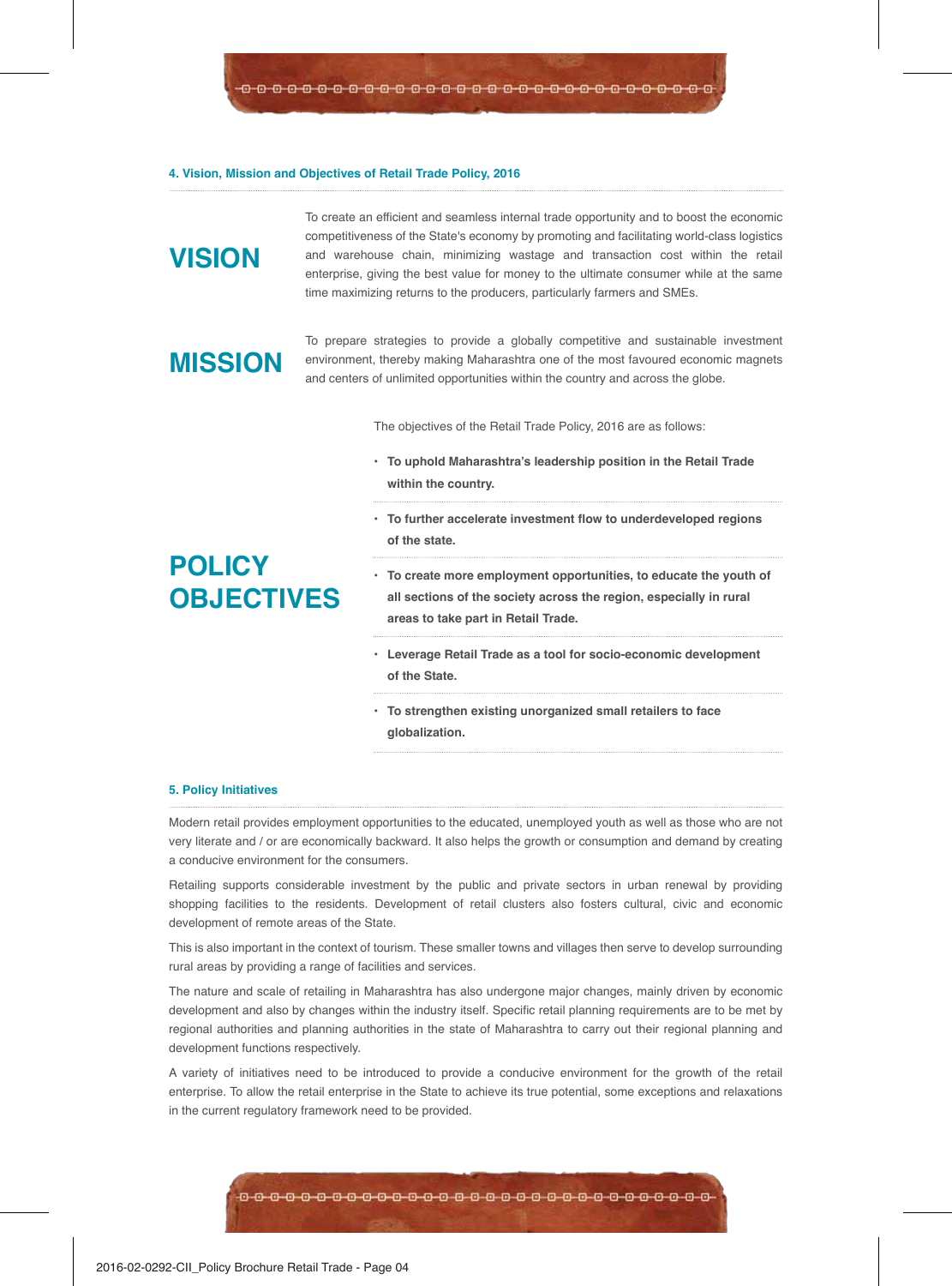The following key initiatives are proposed in the Retail Trade Policy:

- **A. Appointment of nodal officer in Government of Maharashtra to facilitate single window clearance**
- **B. Simplification of labour laws Relaxation of rules under the Shops and Establishment Act with regard to working hours, work shifts and employment of part-time workers and maintenance of records**
- **C. Only perishable goods / items from Food and Grocery business to be included in Essential Services Maintenance Act (ESMA)**
- **D. Relaxation of stocking limits under Essential Commodities Act (ESSCOM)**
- **E. Human Resource Development and Skill Development in the retail enterprise**
- **F. Pragmatic implementation of Packaged Commodities Regulations**
- **G. Creation of REZ (Retail Entertainment Zones)**
- **G1. Zones for Retail in Regional / Development Plan**
- **G2. Simplification: Development Control Regulation**
- **H. Treating Distribution Centers at par with Industries**
- **I. Exemption from Agricultural Produce Market Committee regulations**
- **J. Formulation of clear operational guidelines for use of Mathadi workers**
- **K. Exclusion of Retail Trade from prior permission and charges / fees with regards to store sign boards displaying trade name of the company on the business place of the company**
- **L. Allowing Open Access for power**
- **M. Formation of an Empowered Committee at the state level to monitor the implementation of this policy and develop procedures and make amendments whenever and wherever required**

#### **A. Appointment of a Nodal Officer:**

Industries Department will appoint a Nodal officer from MAITRI (Maharashtra Industry, Trade & Investment Facilitation Cell). The Nodal Officer shall coordinate with all the departments and Ministries of Maharashtra vis-a-vis Central Government and members of industry to facilitate licensing, development and growth of retail enterprises. MAITRI will provide an interface to resolve issues posed by the small and organized retail industry of the state. The nodal officer will liaison with the relevant licensing authorities in the state, on behalf of the retailer, so that these licenses may be procured faster and more efficiently. The Nodal Officer will also look at Laws and Rules which have outlived their utility and suggest changes. An effort would be made to grant and renew various clearances, permissions, licenses, registrations for establishment and running of a retail enterprise online with no or minimal human interface.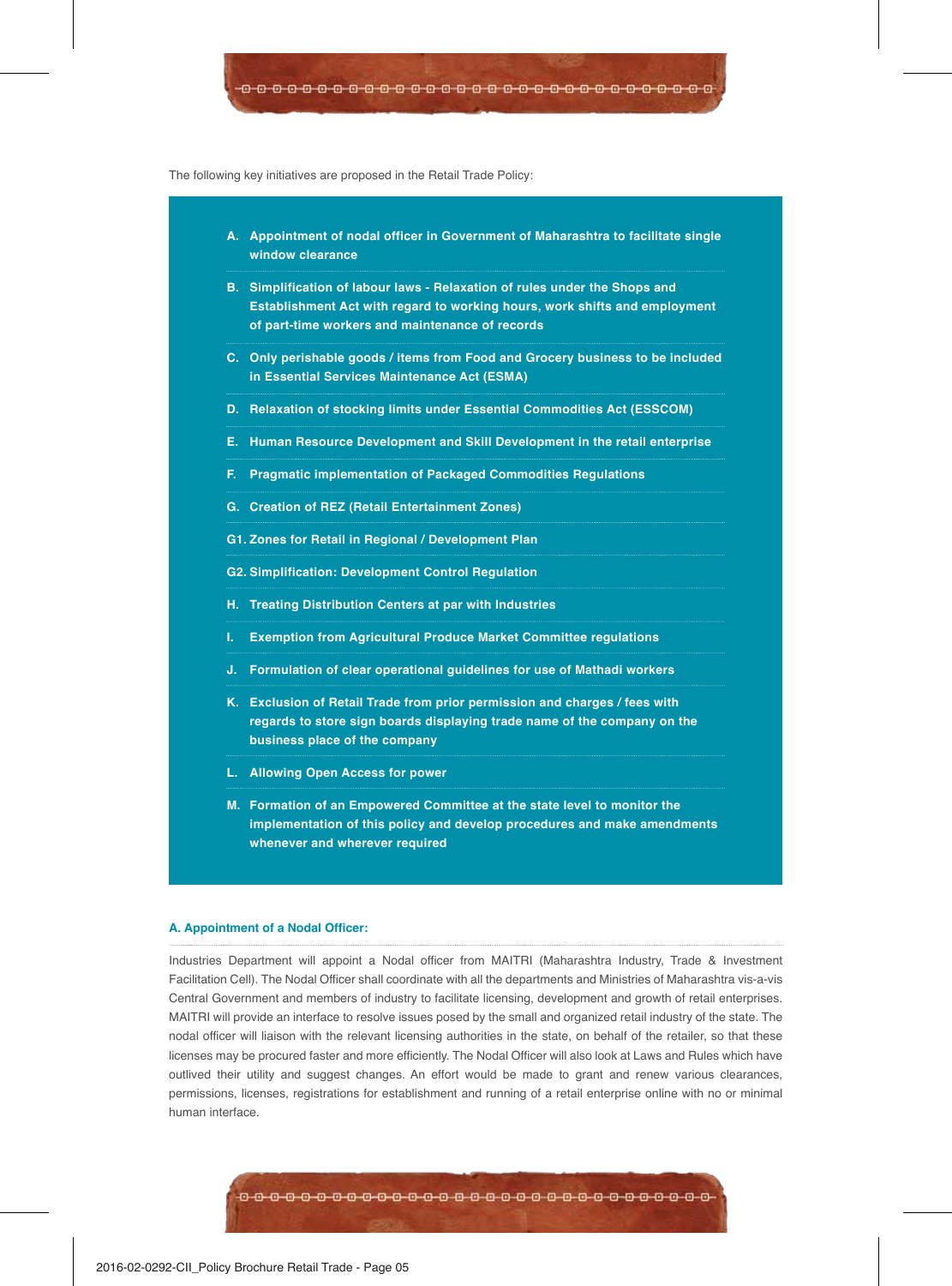#### **B. Relaxations under the Shops and Establishment Act :**

- **(I)** Self-employed establishment or establishments where less than 9 employees are in working condition, for such type of Small and Medium Retail, Traders following facilitation will be provided.
	- Under Shops and Establishment Act, 1948, online registration facility will be provided. For that 'Inspection' or 'approval' under other labour laws will not be required.
	- Registration for Value Added Tax (VAT) will be given online. For that 'Inspection' will not be required.
	- If in any case complaint of the specific nature is received, without prior permission of a District Officer, general inspection of shops will not be carried out by Labour Department, Sales Department, etc.
- **(II)** With regard to working hours, work shifts and employment of part-time workers and maintenance of records.
	- i. Retail enterprise shall be allowed to stay open every day of the year to cater to the needs of the working class and other class of customers, provided that the employees are given compulsory weekly offs on a preferential basis.
	- ii. Retail enterprise dealing in all goods and commodities shall be allowed to conduct retail operations between 5 am and 11 pm. The enterprises can remain open between 11 pm and 5 am only for logistics and supply purposes.
	- iii. Women employees shall be permitted to work up to 10 pm, provided precautions are taken for ensuring their safety during such time and provisions made for dropping them to their respective homes safely in the event they work till late in the night by concerned Management. The decision shall remain with the respective female employee as to whether she chooses to work such shifts or not.
	- iv. Retail enterprise shall be exempted from maintaining physical records for attendance and salary. Provision for Retail Enterprise to maintain employee-related records required under various labour laws in electronic form, and to accept returns in electronic form will be made in line with the progress of computerization in the Labour Department.
	- v. Retail Enterprise shall have an option for self-certification and filing of consolidated annual returns under 13 Acts administered by the Labour Department as below:
		- **The Maharashtra Shops and Establishment Act, 1948**
		- **The Minimum Wages Act, 1948**
		- **The Payment of Wages Act, 1936**
		- **The Apprentices Act, 1961**
		- **The Contract Labour (Regulation and Abolition) Act, 1970**
		- **The Child Labour (Prohibition and Regulation) Act, 1986**
		- **The Payment of Gratuity Act, 1972**
		- **The Equal Remuneration Act, 1976**
		- **The Payment of Bonus Act, 1964**
		- **The Employment Exchanges (Compulsory Notification of Vacancies Act), 1959**
		- **The Workman's Compensation Act, 1923**
		- **Inter State Migrant Workman (Regulation of Employment & Conditions of Services) Act, 1979**
		- **The Factories Act, 1948**

vi. Option to employ housewives and students on part-time basis. Retail enterprise can offer part-time employment to such individuals, provided the worker is not ready to work full time. For this purpose, the consent of the worker shall be taken before hand. Minimum per hour wage rate shall be proportionately determined in accordance with minimum monthly / daily wage rate specified under Minimum Wages Act. These part-timers shall be exempted from other laws. The retail unit cannot engage more than 25% of its employees as part-time employees.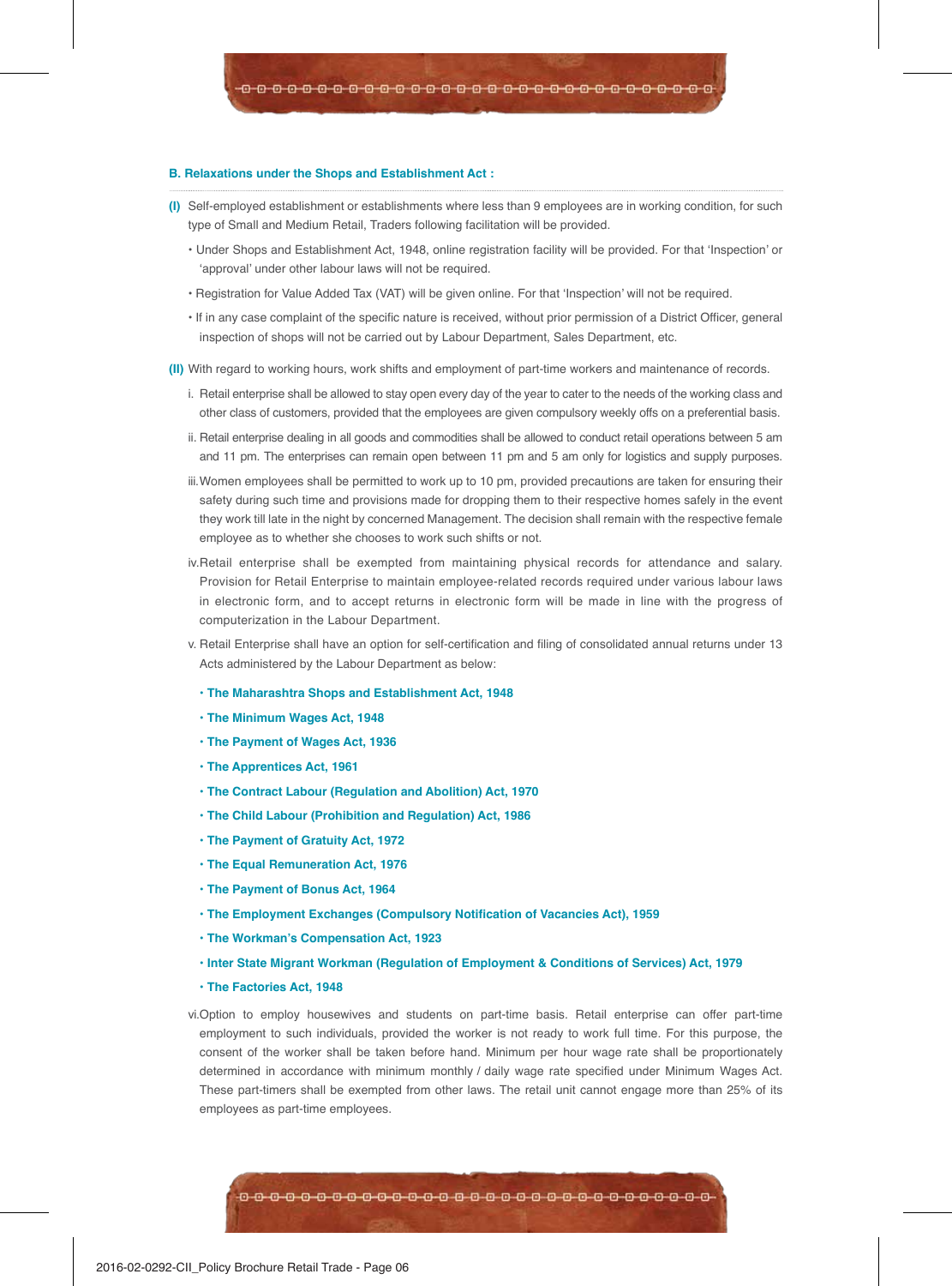#### **C. Inclusion of Food and Grocery Business in Essential Services**

Food and Grocery Retailers are entrusted the responsibility of delivering certain services to citizens which, if obstructed, affect the normal life of people.

Sometimes occurrences like bandhs result in compulsory shutting of retail establishments. This leads to disruption of product access to citizens on the one hand and huge wastage of produce on the other hand for retailers and ultimately to the nation.

Only perishable goods/items from Food and Grocery business to be included in Essential Services Maintenance Act (ESMA).

#### **D. Relaxation of Stocking Limit under Essential Commodities Act**

Ministry of Food and Civil Supplies will either repeal order issued under Essential Commodities Act or will increase stocking limits specified under these orders.

The following points will be considered:

- **i.** The implementation of ESSCOM Orders' (Essential Commodities) shall be rationalized, considering the experience of other States in the country.
- **ii**. The permissible stocking limits for which license is required shall be enhanced.
- **iii.** The procedures for getting license and its renewal shall be reduced and simplified.
- **iv.** Currently under ESSCOM licenses have to be applied commodity-wise, and these changes frequently requiring trade to update itself on Gazette Notifications. Also commodity limits are mentioned zone-wise (population based town / city / zone classification), and category-wise (wholesale / retail / processing, etc.) making implementation complex and unfriendly. The procedures shall be rationalized and simplified.
- **v.** The stocking limits in godowns in rural areas shall be higher as space for godowns in urban areas is costly / not viable.
- **vi.** Greater storage limits for retail chain stores based on monthly sales considering that these stores have high footfalls requiring greater storage limits.

#### **E. Human Resource Development and Skill Development**

Special emphasis needs to be given to the development of human resources and skill development for the Retail industry. It would be available to make mandatory for retail establishments to employ certified personnel / staff. The required staff for the different retail sectors should be skilled as per National Skill Qualification Framework aligned modules formulated or approved by the appropriate authorities for the concerned retail segments. Preferential treatment will be given to entrepreneurs who are certified to have undergone in training programme.

The State-run agencies and well-known private institutions will institute training-based certification and placement

programmes. They would collaborate with retailer's associations as well as the local retail industry to understand their resource requirements. Based on these requirements, a merit-based, defined certification and placement procedure shall be instituted so that appropriate manpower is created for the retail enterprise. This is particularly important for small enterprises which are not in a position to impart the required training in-house.

Based on an assessment of feasibility and other details by the task force constituted under the Empowered Committee, a proposal will be prepared for the establishment of Center of Excellence and Finishing Schools and other employment-oriented centers.

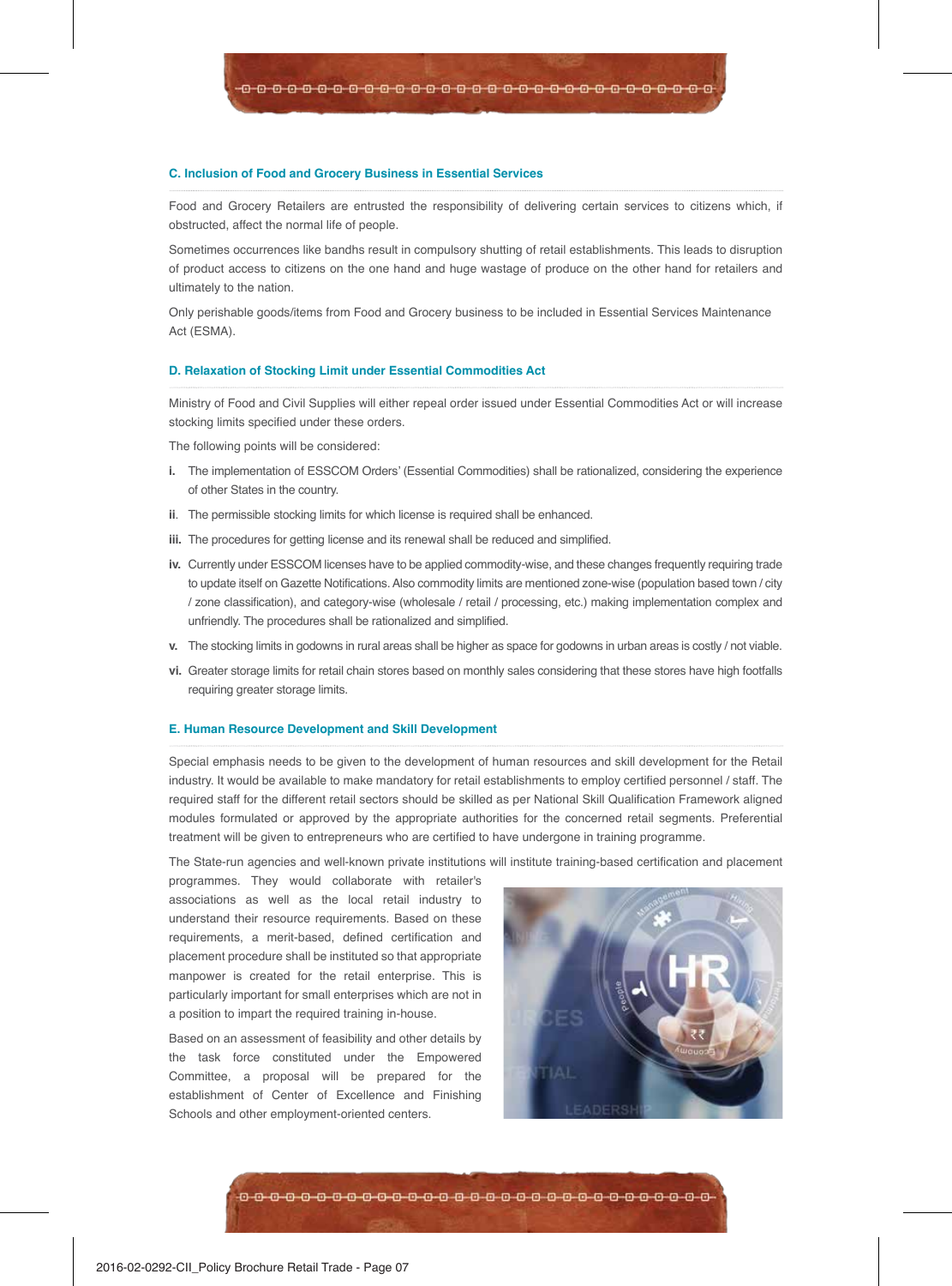- **i.** Skill Development Programme for the Tribal and Rural Youth: This scheme is proposed to develop various skills and knowledge for economic growth and social development of tribal and rural youth. The tribal and rural youth will be trained in various fields of the retail enterprise, retail marketing, human resource development and health conservation under their on-going schemes. Lack of employability in other sectors is one of the major reasons of unemployment in India. Thus retail enterprise is the most suitable to create employment for these youths. It is targeted to train one lakh youths over a period of 5 years. An initial provision of INR 10 crores will be made available from the sanctioned outlay received by the Skill Development Department. Consequently targets and allocation of funds will be done on a year-to-year basis.
- **ii.** Setting up of Centre of Excellence: Centre of excellence would be set up on public private partnership (PPP) mode by Maharashtra Industrial Development Corporation. The center will have a finishing academy-cum-incubation center.

#### **F. Pragmatic Implementation Of Packaged Commodity Regulations**

- i. Label declarations of pre-packaged commodities: Most of the SKUs (stock keeping units) / commodities stocked and sold by retailers are in pre-packaged form, which need to be compliant with the label declarations, provisions of the Legal Metrology Act, 2009 and the Legal Metrology (Packaged Commodities) Rules, 2011. Thus all pre-packaged commodities should have certain declarations as specified by the Act & Rules.
- ii. Retailers in general, and organized retailers in particular, deal with number of products bought from hundreds of vendors. Sometimes, a few items may not carry all the requisite declarations as mandated or there could be a mis-print. This happens from the side of the manufacturers, importers, or packers.
- iii. Not having mandatory declarations on the labels is detrimental to consumer interest. Logically in such cases, liability for offences should be against manufacturers, importers, or packers. Because, the former have full control in the printing of labels on products, and the associated declarations mandated by Law.
- iv. Under S.53 (1) of Legal Metrology Act 2009, State Governments are empowered to make rules, after consultation with the Central Government, to carry out the provisions of this Act.
- v. The State Government shall come out with a notification rationalizing the onus / actions / fines for non-compliance under S. 36 of provisions of the Legal Metrology Act 2009, and the rules made thereunder to be taken against the manufacturer / packer / importer as per the provisions of the Act and its rules, and / or against the wholesaler / retailer for the first and subsequent offences, if any. The wholesale / retail dealer from whom goods have been found or seized will be made a party or witness so as to establish the case against the manufacturer / packer / importer.

Single-Brand Retailers own the complete supply-chain and are often also the manufacturer, packer, importer and wholesaler of the goods sold. Therefore, it is important not to penalize different parts (outlets) of the Single-Brand Retail organization for the same offence. In single brand environment, the store should be held liable for non-compliance.



#### **G. Retail Entertainment Zones ( REZ )**

In terms of sheer space, the organized retail built-up space supply in 2013 in the country was about 0.47 million square meter. This showed a 78 per cent increase over the total mall built-up space supply of just 0.25 million sq. m. in 2012. The demand for space for organized retail is ever increasing.

Retail shall be considered as an 'essential amenity'. The Regional Plan / Development Plan shall reserve spaces for retail and entertainment on the same lines as reservations for essential services and restaurants in order to make retail more affordable.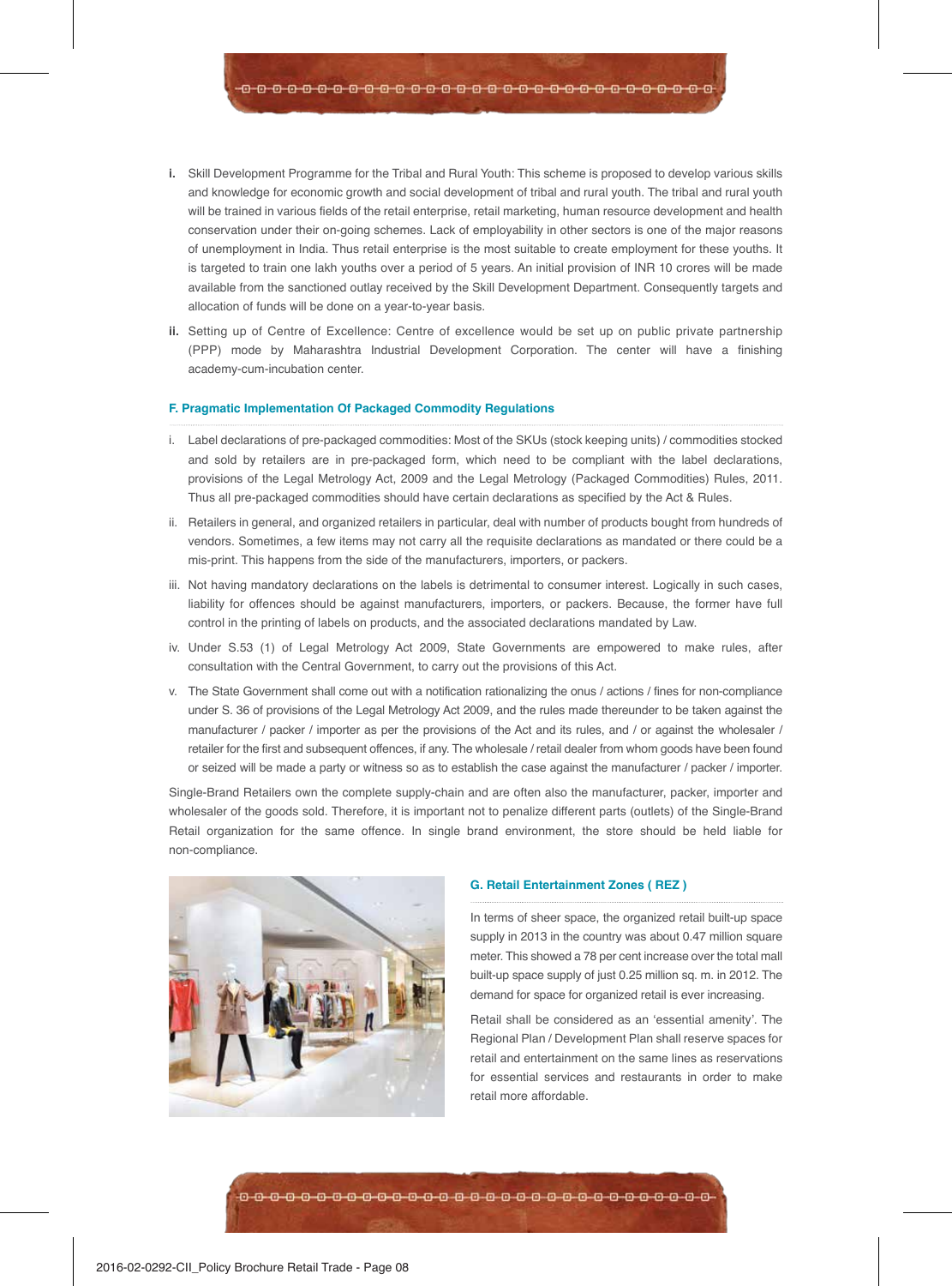The urban town planning policy currently does not clearly reserve spaces for shopping and recreational need of citizens. Therefore shops are set up in a haphazard manner and more importantly, shops compete for spaces in commercial locations which are extremely expensive and untenable for the retail industry.

The state government shall recognize the need for shopping and recreational areas to create much needed balance in urban places between residential, commercial, industrial, shopping and recreational areas. Efforts will be made for providing retail areas with direct access to mass public transport systems; secure a traffic plan designed for the long term; secure all year round electricity, water, gas, sewage and IT connections.

Creating a zone for retail and recreation would ensure that there is an increase in consumption and more importantly, would raise the standard of well‐being of citizens.

A retail park is a larger retail development, where many big box retailers and other retailers create an outlet for a day out for the entire family. Retail park concept in Maharashtra will be considered by the Government under City Development Plan for the city and retail policy. This gives the advantage of choice to the consumer, increases competition which reduces prices for the consumers and reduces vehicular usage by eliminating the need to travel to different parts of the city to compare retailers. The retail park should preferably be adjacent to a highway and with an integrated public transport system. This will support connectivity for the customer, will ease traffic in and around the city, provide customer convenience and result in cleaner/environmental-friendly city.

#### **G (1). Zones for Retail in Regional / Development Plans :**

The City Development Plans shall reserve land for retail development on the lines of Delhi, wherein they have been able to create specific centers in South and West Delhi for retail. The pre-requisite in Municipal Council will be minimum 12-meter road width & in Municipal Corporations it will be minimum 15-meter road width. This will help the industry in the following manner:

- **i)** The large international standard malls require larger land parcels, with earmarked spaces in master plans; this will help in raising the standard of development.
- **ii)** The earmarked spaces for retail / entertainment developments would also rationalize the land prices to support retail development.
- **iii)** The infrastructure on the road, public transportation, power and other fronts can be planned in advance accordingly.

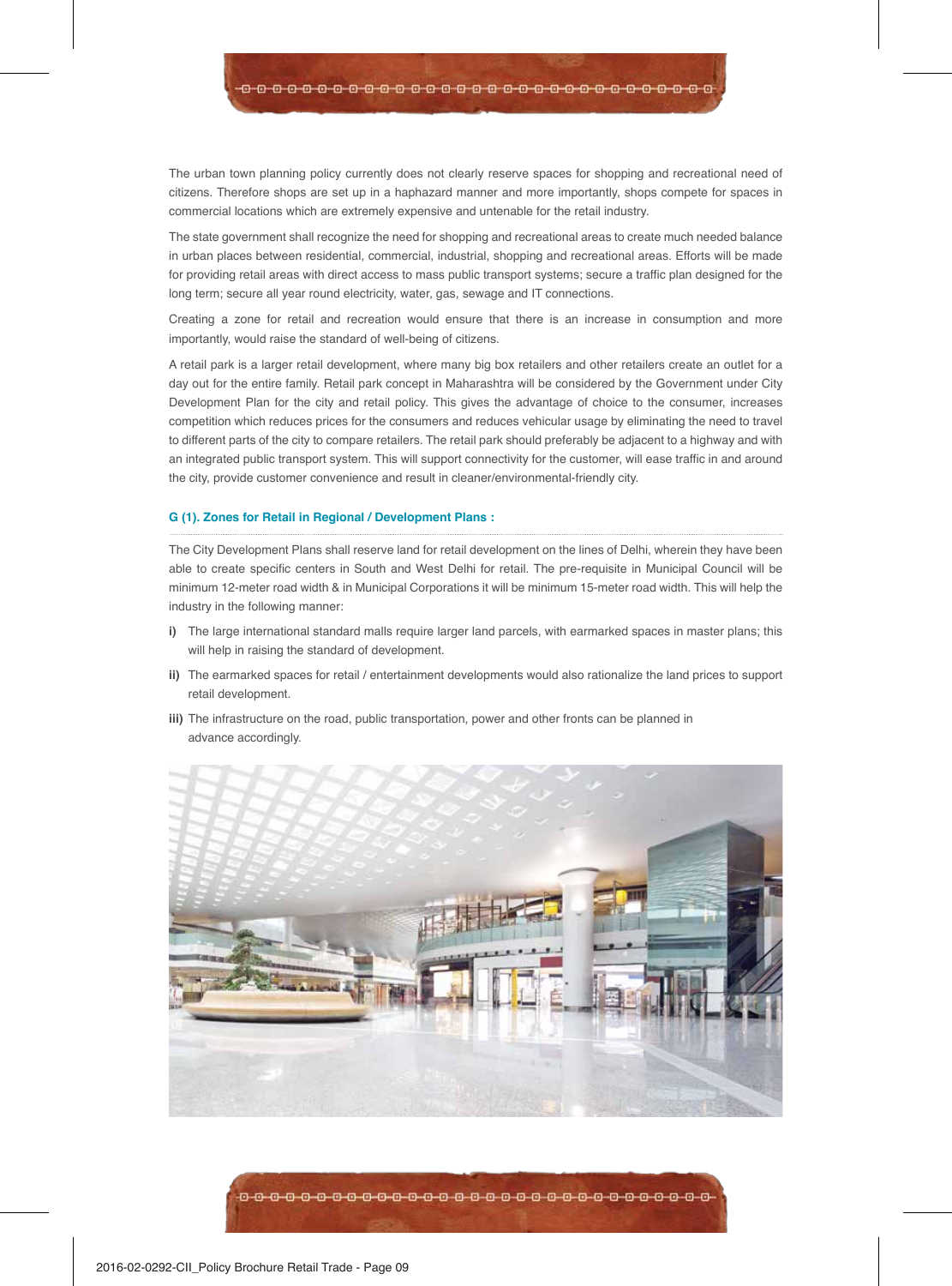#### **G (2). Simplification in Development Control Regulations (DCR):**

The Sanctioned Development Plan governs retail development largely as per the norms governing the commercial properties. In reality the business uses and requirements are different for the retail development and hence there is a need to incorporate such specific business needs. The following modifications will be done to Development Control Regulations to enhance the viability and quality of development for retail centers.

- **i) Higher Ground Coverage -** The malls house various retail components across floors, but the customer movement reduces on the higher levels (floors), hence, making the upper floors less productive. The retail developments shall be allowed higher ground coverage up to 70% (subject to setback and fire safety regulations and existing FSI norms being followed). Accordingly planning authority will facilitate this after modifications to the rules by Govt.
- **ii) Recreation Ground -** In a retail environment there are organized players offering various types of recreational facilities and activities on commercial basis, such activities within the applicable norms should be allowed to be set up in the Recreation Ground (RG) area for the customers. No other use of Recreation Ground will be admissible.
- **iii) Floor-to-Floor Heights -** Retail developments being public spaces, get crowded. The availability of higher floorto-floor height allows the common areas and shop look spacious and hence provide relaxed and comfortable shopping environment to the customers. The floor-to-floor height limit shall be raised to 5.5 meters, as is allowed in several other States, looking into the capabilities of Special Planning Authority, area-wise rules will be modified.



**iv) Parking Norms -** The malls depending upon size and location, receive large vehicles. A limited parking space not only reduces the number of people visiting the malls but also creates traffic hassles in and around the development, causing inconvenience to the public at large. The parking rules which currently provide that parking in excess of regulation to be considered as FSI, will be changed to allow larger number of car parks in retail development without FSI implication. Accordingly existing rules will be modified to that extent.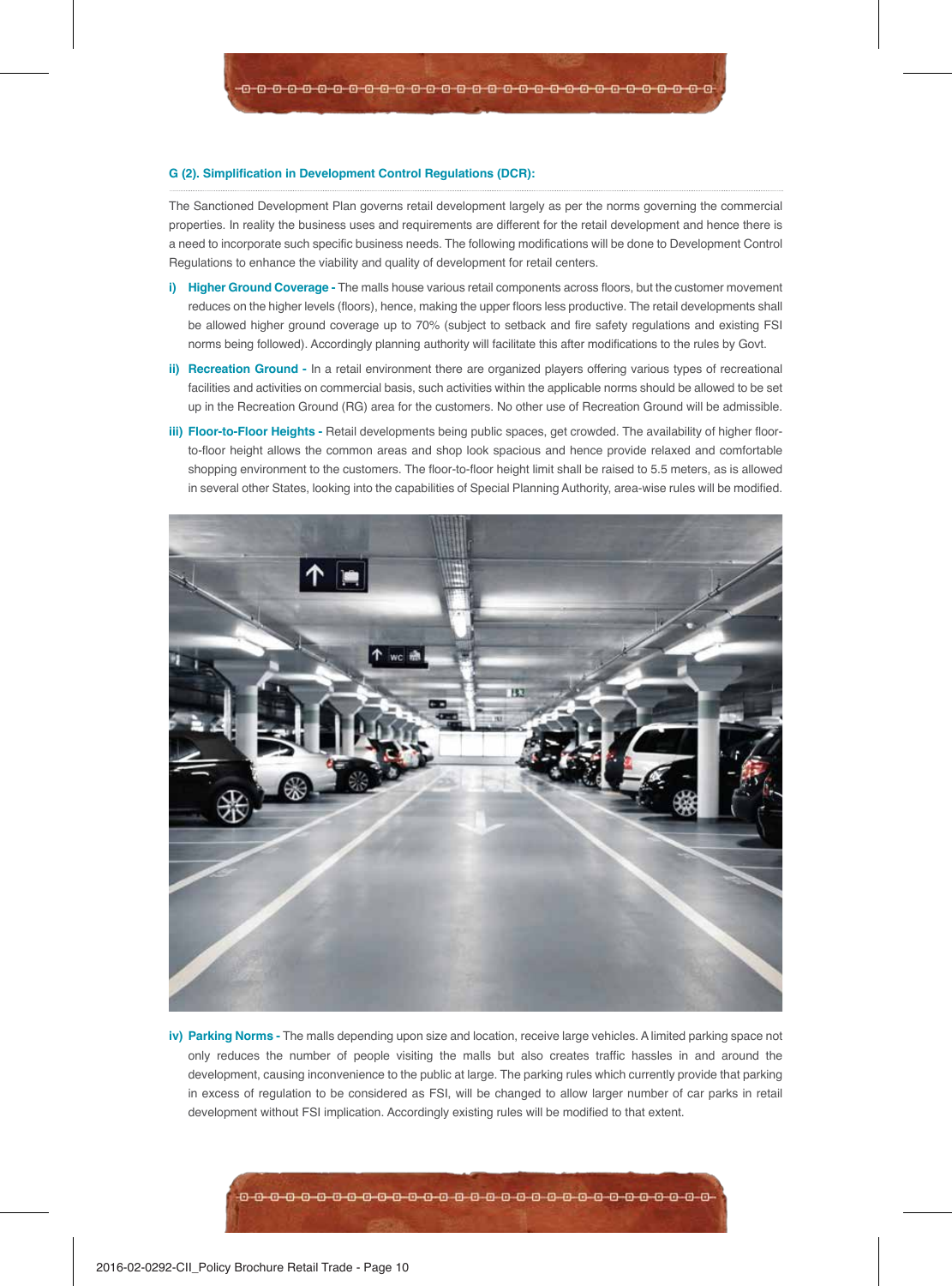

- **v) Services -** Unlike office spaces, retail spaces need larger services due to the goods movement and customer movement throughout the day. The retailers need to replenish their stocks in the store to service customers better, requiring higher storage space in the mall. Moreover, to cater to the large number of customers for their comfort and ease of movement, large capacity of air-conditioning, escalators and lifts are required. 15 % of development will be allowed as service including storage area, in the basements. Accordingly existing rules will be modified to that extent.
- **vi) Changes -** The space requirement of retailers changes with the changes in the demographic profile of the customers around the development. To address their needs, the stores in the mall need to be amalgamated or divided. Similarly, the use of the various spaces would change, viz. from fashion retailing to restaurant or entertainment and vice versa. The once approved retail and other user spaces will be allowed to be amalgamated or divided or interchanged with simplified approval process, provided these changes do not affect structural stability of existing building. Accordingly, with approval of planning authority, facilitation will be provided.
- **vii) Building height -** There is a height restriction of 30 meters for buildings which house a multiplex or auditorium. Retail developments generally do not work at higher levels and hence to use the entire eligible FSI of the land, alternate commercial use like hotels, service apartment, offices are required to be developed on the upper floors. The restriction on building heights, considering other applicable norms like fire safety, etc., will be relaxed looking into the capabilities of Planning Authority as is in the neighboring states. Accordingly, existing rules will be modified to that extent.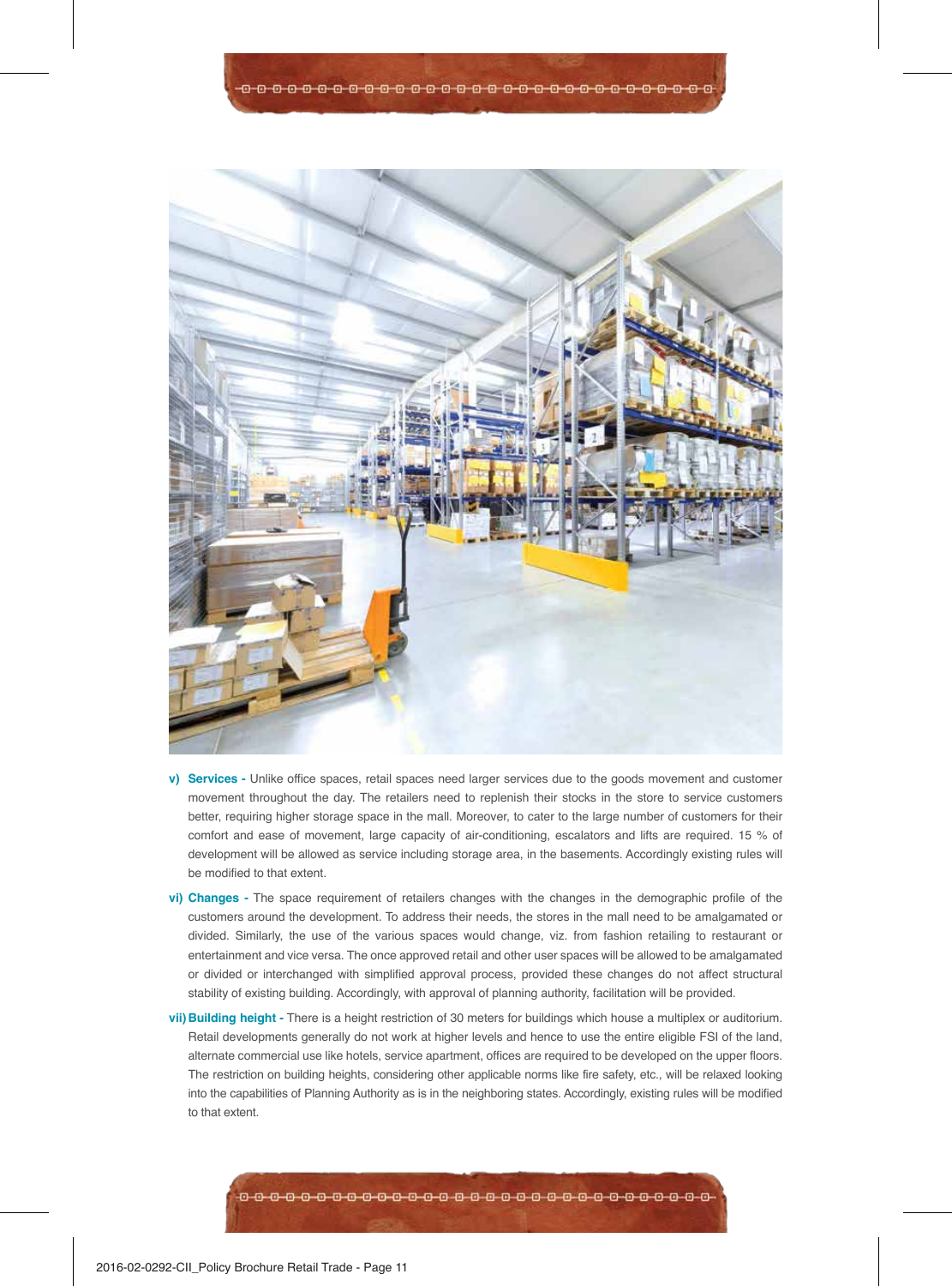#### **G (3) . Additional FSI for Retail Zone:**

To enhance the viability and quality of development for retail centers, up to 50% of additional Floor Space Index (FSI) for development of retail and shopping center will be admissible over the base FSI on separate land only subject to payment of full applicable premium as per the prevailing ready reckoner rates. Additional FSI will not be applicable for joint use.

#### **H. Distribution Centers shall be treated at par with service industries**

Warehouses and distribution centers used by retailers and traders are locations that aid industry and commerce. They also provide employment opportunities. These establishments need to be promoted in order to develop a robust and an efficient logistic set-up. Such a set-up would help reduce wastage. This also helps in reducing wastage. Recognition of this activity is an essential backbone of retail and consumption in the state. Distribution centers shall be recognized at par with the service industry.





With the entry of many conglomerates into the organized retail sector, the Indian warehousing landscape is getting redefined from the conventional concept of 'godown' – a mere four-wall-and-shed to modern set ups that facilitate better stock movement and reduction in product wastage, especially food. This is achieved with high levels of automation, multi-rack and palletization, infrastructure, etc. However, the pre-requisite is the availability of facilitating space. Such space is not easy to come by as the only option available today is to set up such warehouses as commercial properties which attract high property rates, taxes and levies. This cannot be tackled unless setting up of distribution centre is seen on the same lines as setting up of an industry.

Government will allow organised retailers to set up their warehouses on agricultural land as agricultural produce contributes to a significant portion of the merchandise sold in retail stores.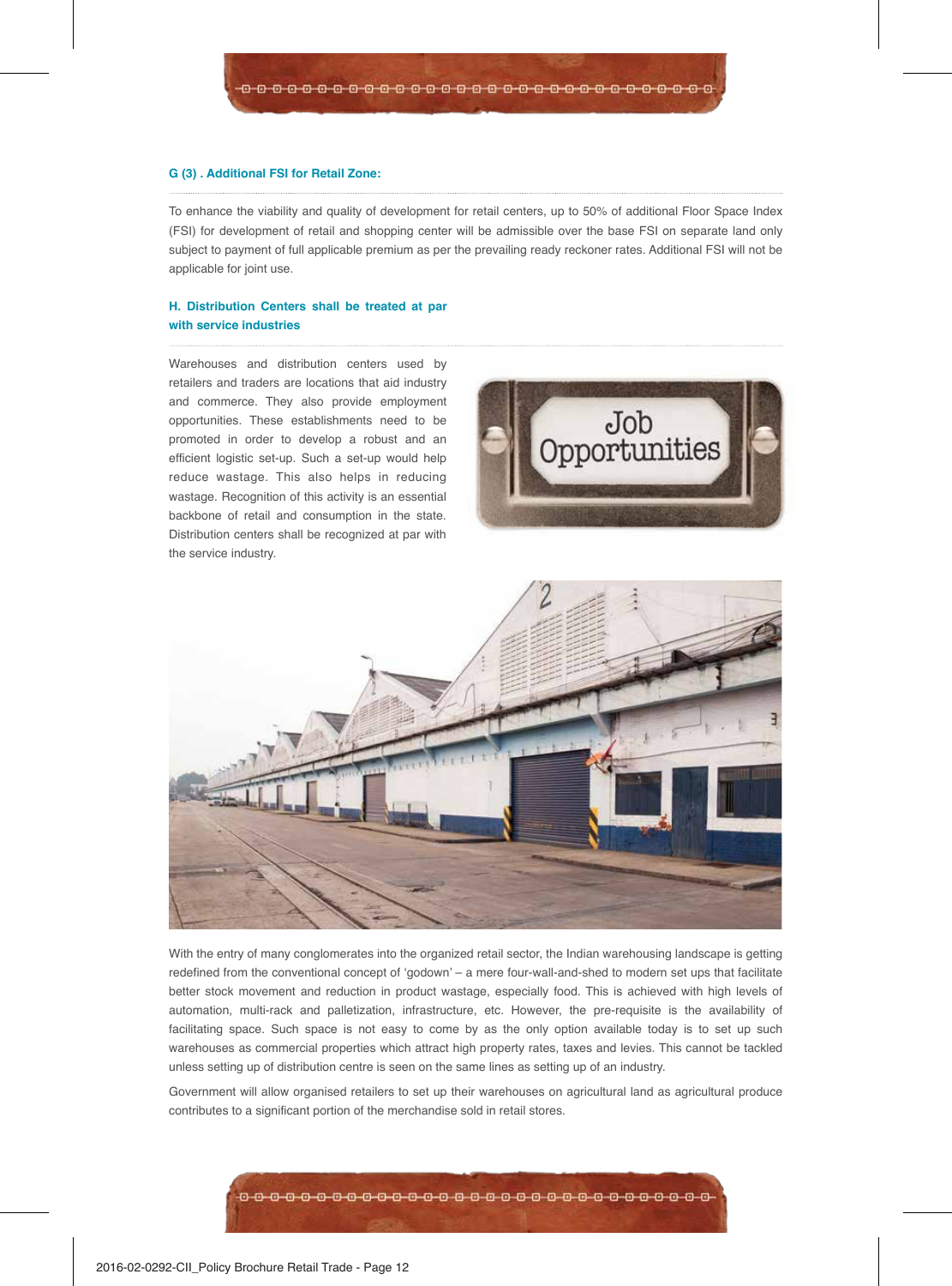#### **I. Exemption from Agricultural Produce Market Committee Regulations**

Agriculture produce contributes a significant portion of the merchandise sold in retail stores. Sourcing the farm produce from APMCs leads to delays and also reduces the quality and shelf life of the farm produce like fruits and vegetables and also adds to the procurement cost. As per the Agricultural Produce Marketing Committee (APMC) Act, a farmer cannot sell his produce directly to the retailers. The APMC Act will be suitably modified so that the farmers can sell their produce like fruits and vegetables directly to the retailers without going through the APMC. Farmers will be at liberty to sell their farm produce to retailers. Those farmers who wish to sell their farm produce through APMC will be free to do so. APMC will not charge any cess on this sale.



#### **J. Formulation of clear operational guidelines for Mathadi Act**

The Mathadi Act came into being to regulate the employment of unprotected manual workers employed in certain establishments in the State of Maharashtra. Currently the retail industry employs many people for various functions in retail business including for jobs like loading / unloading of merchandise in the retail stores and distribution centers. They are protected workforce and are either employees of the retailer or are from authorized contractors.

Exercising the power conferred under the Section 22 of The Maharashtra Mathadi, Hamal And Other Manual Workers (Regulation Of Employment And Welfare) Act, 1969 State Government shall exempt retail enterprise from the provision of this act provided that:

- **i)** The said classes of the establishments employ the workers on their rolls as permanent employees. These workers are protected and enjoy better benefits than envisaged in the Mathadi Act.
- **ii)** The said classes of the establishments engage contract workers as permanent employees who are getting all the benefits under various sections of the labour law and enjoy better benefits than envisaged in the Mathadi Act.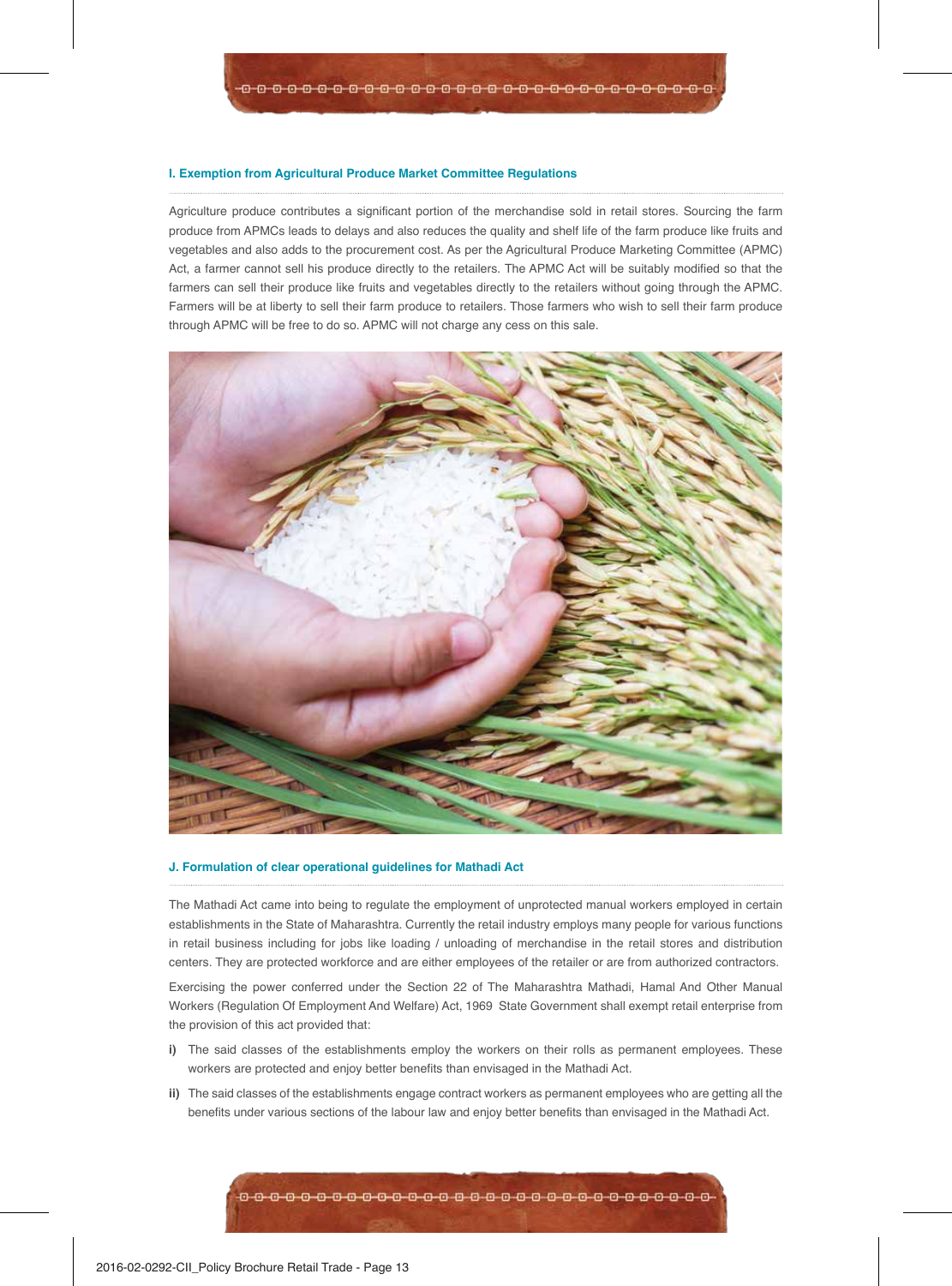#### **K. Permission for Store Sign Boards displaying Trade names of the company**

According to Mumbai Municipal Corporation Act, 1888, Maharashtra Municipal Corporations Act & Maharashtra Municipal Council & Nagarpanchayat Act, 1965, permission of the Commissioner or Chief Officer of Municipal Council or authorized person of Special Planning Authority is required for displaying advertisement hoardings by means of surface or structure erected on ground or any portion of a roof of a building or on/above the parapet, with characters, letters or illustrations applied thereto and displayed in any manner along with payment of prescribed fees.

Sky-signs are mainly set up for advertising, which is an integral component of every retail store. As long as the sky sign is fixed in and out of the self-owned, leased or mortgaged premise of the retail store, by the trader advertising his own business it shall not attract the requirement of permission of the Commissioner or Chief Officer or Competent Authority and payment of fees. This will not be applicable if a trader is advertising for someone else's business.

#### **L. Allowing Open Access to Source Electricity**

The modern retail outlets have large electric power requirements. Power bill substantially affects the overall operations of the trade. The retail trade set-ups having power requirements above 1 MW will be allowed open access.

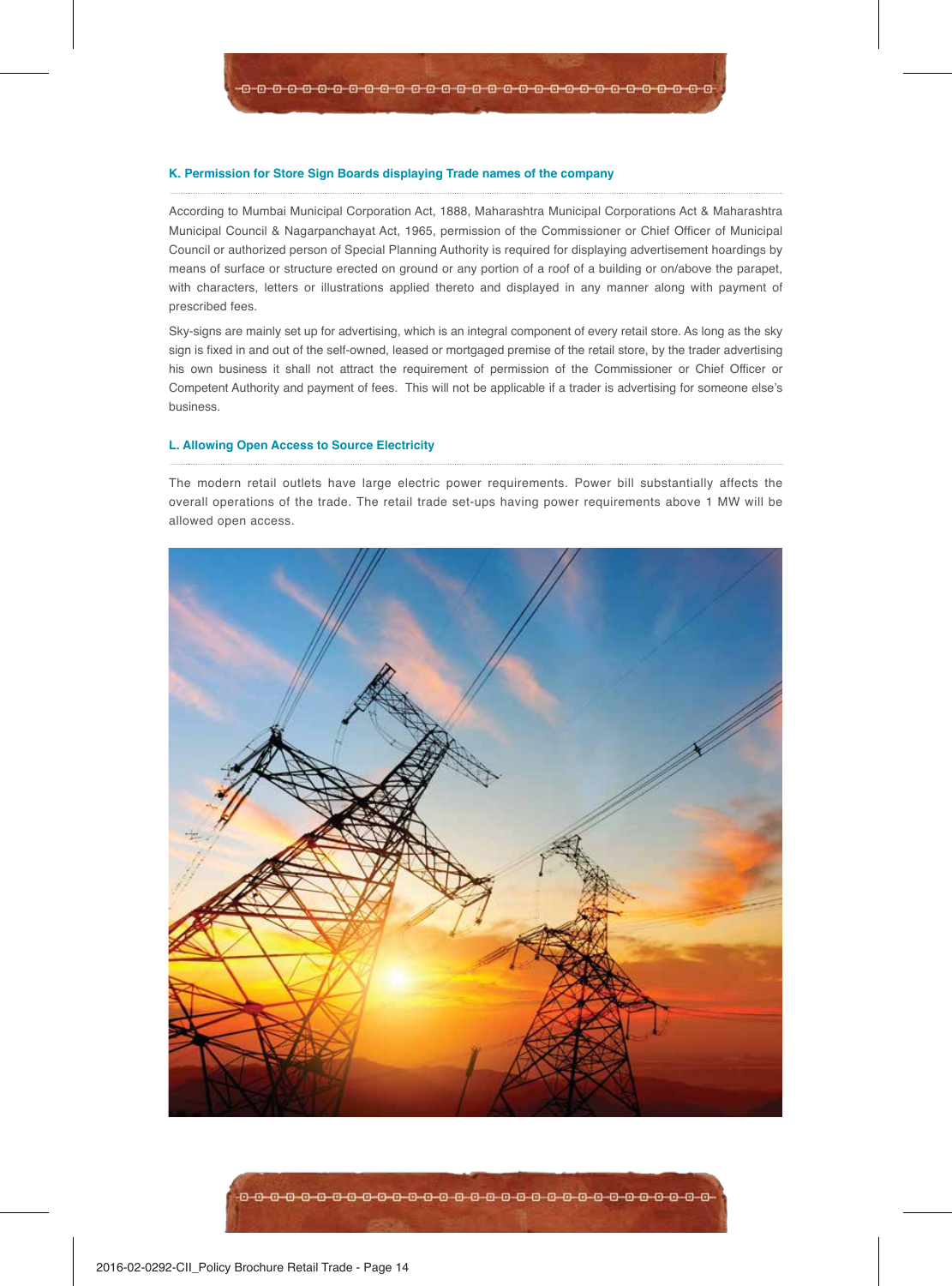#### **M. Management Framework for Policy Implementation**

(1) Constitution of Empowered Committee:

An empowered committee will be constituted at the state level to monitor the implementation of this Policy, and develop procedures and modalities where required. The composition of the empowered committee will be as follows:

- **i. Chief Secretary Chairperson**
- **ii. Principal Secretary (Industries) Member**
- **iii. Principal Secretary (Urban Development -I) Member**
- **iv. Principal Secretary (Skill Development) Member**
- **v. Principal Secretary (Labour) Member**
- **vi. Principal Secretary (Food & Civil Supplies) Member**
- **vii. Principal Secretary (Revenue) Member**
- **viii. Secretary (Urban Development II) Member**
- **ix. Three Nominees of the active retailer's associations in the state Member**
- **x. Development Commissioner (Industries) Member Secretary**
- (2) Charter of the Empowered Committee:

The Empowered Committee will constitute a Task Force for coordinating and implementing the instruments in respect of the following key areas of the policy:

- **i. Promotion of Retail Zones**
- **ii. Promotion of Green Retail**
- **iii. Initiatives related to laws and regulations for ease of doing business**
- **iv. Human Resource Development**
- **v. Administrative Measures**

#### **6. Policy Applicability and Validity:**

The policy will be applicable to new retail business after this policy comes into force. The policy will be valid for five years.